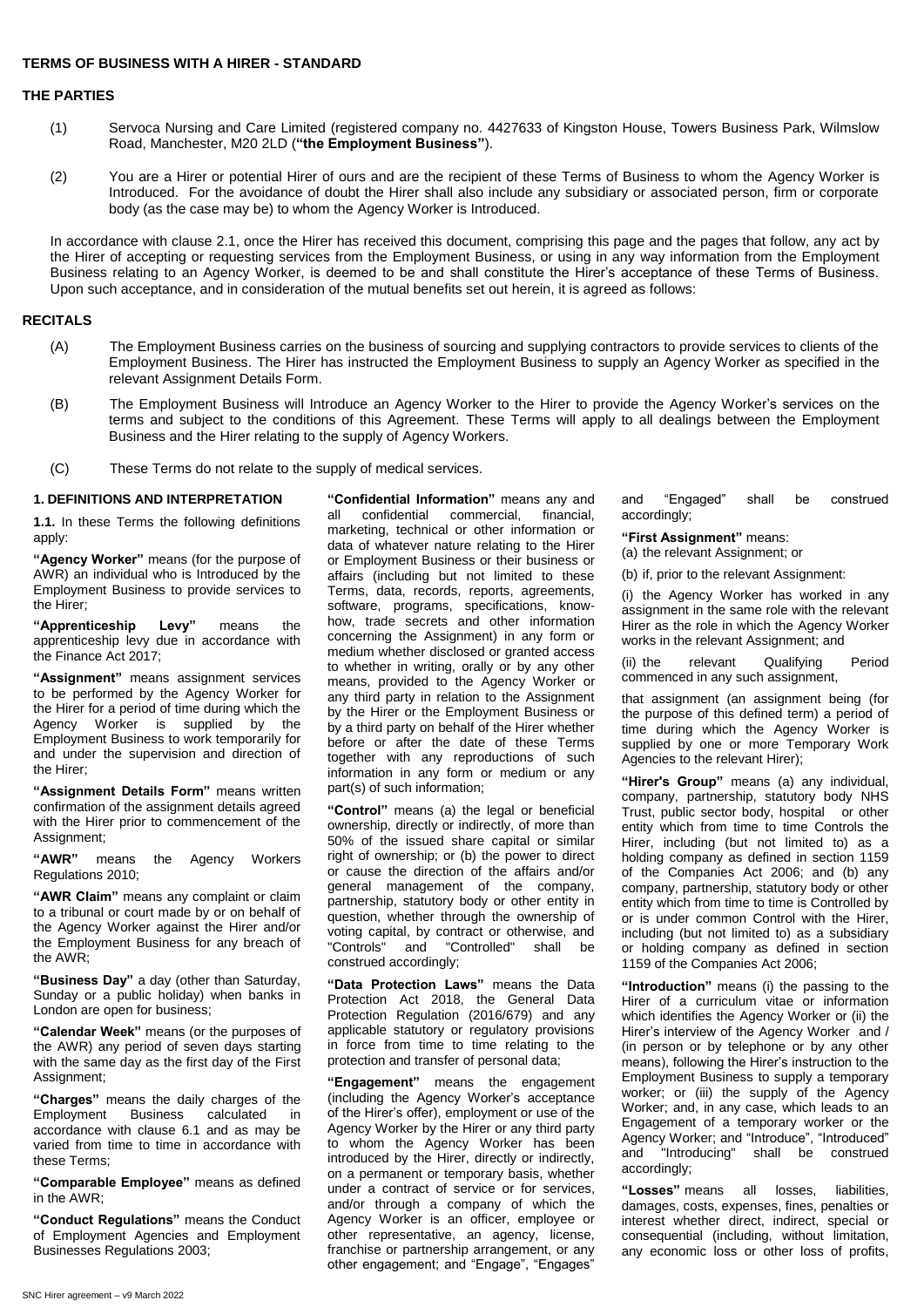business or goodwill, management time and reasonable legal fees) and charges, including such items arising out of or resulting from actions, proceedings, claims and demands;

**"NICs Legislation"** legislation regarding the deduction and payment of national insurance contributions including in particular the Social Security (Categorisation of Earners) Regulations 1978 and the Social Security (Miscellaneous Amendments No. 2) Regulations 2000;

**"Period of Extended Hire"** means any additional period that the Hirer wishes the Agency Worker to be supplied, for beyond the duration of the original Assignment or series of Assignments as an alternative to paying a Transfer Fee;

**"Qualifying Period"** means 12 continuous Calendar Weeks during the whole or part of which the Agency Worker is supplied by one or more Temporary Work Agencies to the relevant Hirer to work temporarily for the relevant Hirer in the same role,

**"Relevant Period"** means whichever ends the later of (a) the period of 8 weeks commencing on the day after the last day on which the Agency Worker worked for the Hirer having been supplied by the Employment Business; or (b) the period of 14 weeks commencing on the first day on which the Agency Worker worked for the Hirer having been supplied by the Employment Business or 14 weeks from the first day of the most recent Assignment where there has been a break of more than 6 weeks (42 days) since any previous assignment;

**"Relevant Terms and Conditions"** means terms and conditions relating to:

- 
- (a)  $pay;$ <br>(b) the c the duration of working time;
- (c) night work;
- (d) rest periods;
- (e) rest breaks; and
- (f) annual leave

that are ordinarily included in the contracts of employees or workers (as appropriate) of the Hirer whether by collective agreement or otherwise and including (for the avoidance of doubt and without limitation) such terms and conditions that have become contractual by virtue of custom and practice, including copies of all relevant documentation;

**"Remuneration"** includes annualised gross base salary or fees, guaranteed and/or anticipated bonus and commission earnings, allowances, inducement payments, the benefit of a company car and all other payments and taxable (and, where applicable, non-taxable) emoluments payable to or receivable by the Agency Worker for services provided to or on behalf of the Hirer or any third party. Where a company car is provided a notional amount of £5000 shall be added to the salary in order to calculate the Employment Business' fee.

**"Safeguarding Legislation"** means the Safeguarding Vulnerable Groups Act 2006;

**"Temporary Work Agency"** means as defined in the AWR;

**"Terms"** means these terms of business (including the attached schedule) together with any applicable Assignment Details Form;

**"Transfer Fee"** means the fee payable in accordance with clause 8 of these Terms, Schedule 1 and Regulation 10 of the Conduct Regulations;

**"WTR"** means the Working Time Regulations 1998.

**1.2.** Unless the context otherwise requires, references to the singular include the plural and references to the masculine include the feminine and vice versa.

**1.3.** The headings contained in these Terms are for convenience only and do not affect their interpretation.

**1.4.** Any reference, express or implied, to an enactment includes a reference to that enactment as from time to time amended, modified, extended, re-enacted, replaced or applied by or under any other enactment (whether before or after the date of these Terms) and all subordinate legislation made (before or after these Terms) under it from time to time.

### **2. THE CONTRACT**

**2.1.** These Terms together with the attached Schedule and any applicable Assignment Details Form constitutes the entire agreement between the Employment Business and the Hirer for the supply of Agency Worker's Services by the Employment Business to the Hirer and is deemed to be accepted by the Hirer by virtue of its request for interviews with or Engagement of the Agency Worker, or the passing of any information by the Hirer about an Agency Worker to any third party following an Introduction.

**2.2.** Unless otherwise agreed in writing by a director of the Employment Business, these Terms prevail over any terms of business or purchase conditions (or similar) put forward by the Hirer.

**2.3.** Subject to clause 6.2, no variation or alteration to these Terms shall be valid unless the details of such variation are agreed between a director of the Employment Business and the Hirer and are set out in writing and a copy of the varied Terms is given to the Hirer stating the date on or after which such varied Terms shall apply.

**2.4.** The Employment Business shall act as an employment business (as defined in Section 13(3) of the Employment Agencies Act 1973) when Introducing Agency Workers for Assignments with the Hirer.

**2.5.** The Hirer acknowledges that the Agency Worker carrying out the Assignment have not opted out of the Conduct Regulations and that all of the Conduct Regulations apply to this Agreement.

#### **3. HIRER OBLIGATIONS**

**3.1.** To enable the Employment Business to comply with its obligations under the Conduct Regulations the Hirer undertakes to provide to the Employment Business details of the position which the Hirer seeks to fill, including the following:

**3.1.1.** the type of work that the Agency Worker would be required to do;

**3.1.2.** the location and hours of work;

**3.1.3.** the experience, training, qualifications and any authorisation which the Hirer considers necessary or which are required by law or any professional body for the Agency Worker to possess in order to work in the position;

**3.1.4.** any risks to health or safety known to the Hirer and what steps the Hirer has taken to prevent or control such risks;

**3.1.5.** the date the Hirer requires the Agency Worker to commence the Assignment;

**3.1.6.** the duration or likely duration of the Assignment.

**3.1.7.** responses to any additional questions the Employment Business may raise in relation to the position the Hirer seeks to fill.

**3.2.** The Hirer will assist the Employment Business in complying with the Employment Business' duties under the Working Time Regulations by supplying any relevant information about the Assignment requested by the Employment Business and the Hirer will not do anything to cause the Employment Business to be in breach of its obligations under these Regulations. If the Hirer requires the services of an Agency Worker for more than 48 hours in any week during the course of an Assignment, the Hirer must notify the Employment Business of this requirement before the commencement of the Assignment or at the very latest, where this is not reasonably practicable, before the commencement of the week in which the Hirer requires the Agency Worker to work in excess of 48 hours.

**3.3.** For the avoidance of doubt, if the Hirer requires or may require an Agency Worker to work on-call, the Hirer and the Employment Business agree that the Agency Worker's working time:

**3.3.1.** shall include any on-call time where an Agency Worker is required either to be both physically present at the Hirer's premises or at another place as determined by the Hirer and available to carrying out activities or duties for the Hirer;

**3.3.2.** shall include any time during which the Agency Worker actually carries out activities or duties for the Hirer by virtue of being on-call even though they are not required to be physically present throughout the period of on-call time at the Hirer's premises or at another place as determined by the Hirer; and

**3.3.3.** shall not include any on-call time during which the Agency Worker is not required to be physically present at the Hirer's premises or at another place as determined by the Hirer and during which s/he is not carrying out activities or duties for the Hirer as part of the Assignment.

**3.4.** If the Hirer considers that the activities of any Assignment fall within the exclusions under Regulation 21 (Other special cases) of the Working Time Regulations by virtue of the activities involving the need for continuity of service in relation to services relating to the reception, treatment or care provided by hospitals or similar establishments residential institutions and prisons, the Hirer will comply with and will assist the Employment Business in complying with the corresponding<br>obligations under Regulation 24 obligations under Regulation 24 (Compensatory rest) of the Working Time Regulations. For the avoidance of doubt, by virtue of Regulation 24 where an Agency Worker is obliged to work during a period which would otherwise be a rest period or rest break by reason of the activities falling within the exclusions under Regulation 21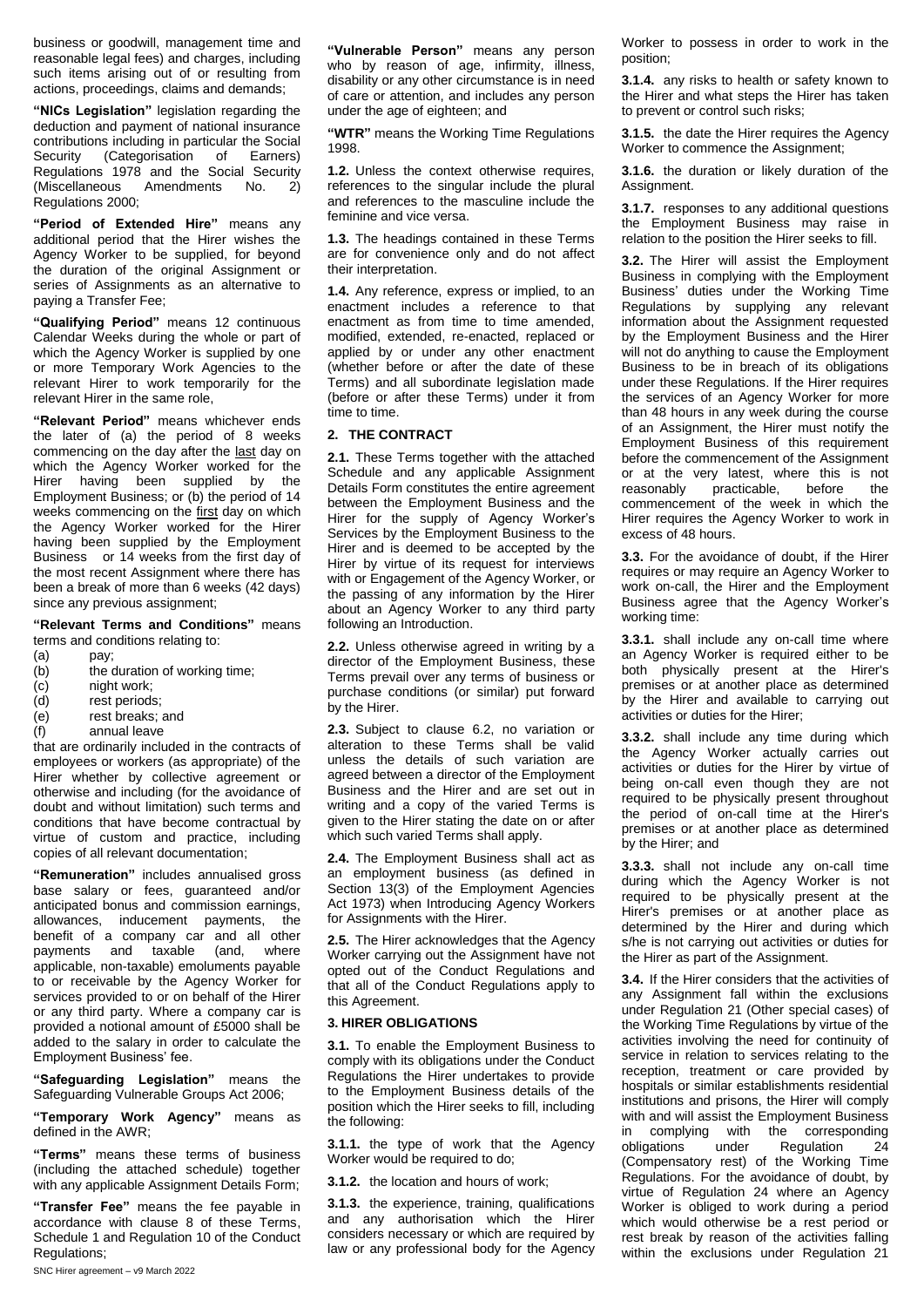(described above), the Agency Worker is entitled to be allowed to take an equivalent period of compensatory rest and, in exceptional cases in which it is not possible, for objective reasons, to grant a period of compensatory rest, the Agency Worker shall be afforded such protection as may be appropriate in order to safeguard his/her health and safety.

**3.5.** The Hirer will comply with its obligations under Regulation 12 (Rights of Agency Workers in relation to access to collective facilities and amenities) and 13 (Rights of Agency Workers in relation to access to employment) of the AWR.

**3.6.** To enable the Employment Business to comply with its obligations under the AWR, the Hirer undertakes as soon as possible prior to the commencement of each Assignment and during each Assignment (as appropriate) and at any time at the Employment Business' request:

**3.6.1.** to inform the Employment Business of any Calendar Weeks in which the relevant Agency Worker has worked in the same or a similar role with the Hirer via any third party prior to the date of commencement of the relevant Assignment and/or during the relevant Assignment which count or may count towards the Qualifying Period;

**3.6.2.** if, the Agency Worker has worked in the same or a similar role with the Hirer via any third party prior to the date of commencement of the relevant Assignment and/or works in the same or a similar role with the Hirer via any third party during the relevant Assignment, to provide the Employment Business with all the details of such work, including (without limitation) details of where, when and the period(s) during which such work was undertaken and any other details requested by the Employment Business;

**3.6.3.** to inform the Employment Business if the Agency Worker has prior to the date of commencement of the relevant Assignment and/or during the relevant Assignment:

**3.6.3.1.** completed two or more assignments with the Hirer;

**3.6.3.2.** completed at least one assignment with the Hirer and one or more earlier assignments with any member of the Hirer's Group; and/or

**3.6.3.3.** worked in more than two roles during an assignment with the Hirer and on at least two occasions worked in a role that was not the same role as the previous role;

**3.6.4.** save where the Agency Worker will not complete the Qualifying Period during the term of the Assignment, to:

**3.6.4.1.** provide the Employment Business with written details of the basic working and employment conditions the Agency Worker would be entitled to for doing the same job if the Agency Worker had been recruited directly by the Hirer as an employee or worker at the time the Qualifying Period commenced or with those of a Comparable Employee, such basic working and employment conditions being the Relevant Terms and Conditions;

**3.6.4.2.** inform the Employment Business in writing whether the Relevant Terms and Conditions provided are those of a

hypothetical directly recruited employee or worker or those of a Comparable Employee;

**3.6.4.3.** if the Relevant Terms and Conditions provided are those of a Comparable Employee, provide the Employment Business with a written explanation of the basis on which the Hirer considers that the relevant individual is a Comparable Employee; and

**3.6.4.4.** inform the Employment Business in writing of any variations in the Relevant Terms and Conditions made at any time during the relevant Assignment after the Qualifying Period commenced; and

**3.6.5.** save where the Agency Worker will not complete the Qualifying Period during the term of the Assignment, to provide the Employment Business with written details of its pay and benefits structures and appraisal processes and any variations of the same.

**3.7.** In addition, the Hirer will, if so requested by the Employment Business before the commencement of the Assignment, for the purpose of awarding any bonus to which the Agency Worker may be entitled under the AWR:

**3.7.1.** integrate the Agency Worker into its relevant performance appraisal system;

**3.7.2.** assess the Agency Worker's performance;

**3.7.3.** provide the Employment Business with copies of all documentation relating to any appraisal of the Agency Worker, including without limitation written details of the outcome of any appraisal and the amount of any bonus awarded; and

**3.7.4.** provide the Employment Business with all other assistance the Employment Business may request in connection with the assessment of the Agency Worker's performance for the purpose of awarding any bonus.

**3.8.** The Hirer will comply with all the Employment Business' requests for information and any other requirements to enable the Employment Business to comply with the AWR.

**3.9.** The Hirer warrants that:

**3.9.1.** all information and documentation supplied to the Employment Business in accordance with this clause 3 is complete, accurate and up-to-date; and

**3.9.2.** it will, either before or during the term of the relevant Assignment, immediately inform the Employment Business in writing of any subsequent change in any information or documentation provided in accordance with clauses 3.6, 3.7 and 3.8.

**3.10.** Without prejudice to clause 16, the Hirer shall inform the Employment Business in writing of any:

**3.10.1.** oral or written complaint the Agency Worker makes to the Hirer which is or may be a complaint connected with rights under the AWR; and

**3.10.2** written request for information relating to the Relevant Terms and Conditions that the Hirer receives from the Agency Worker

as soon as possible but no later than 7 calendar days from the day on which any such oral complaint is made to or written complaint or request is received by the Hirer and the Hirer will take such action and give such information and assistance as the Employment Business may request, and within any timeframe requested by the Employment Business, in order to resolve any such complaint or to provide any such information in a written statement to the Agency Worker within 28 days of the Hirer's receipt of such a request in accordance with Regulation 16 of the AWR and the Hirer will provide the Employment Business with a copy of any such written statement.

**3.11.** The Hirer undertakes that it knows of no reason why it would be detrimental to the interests of the Agency Worker for the Agency Worker to fill the Assignment.

**3.12.** The Hirer will allow the Employment Business to suspend the services of the Agency Worker if the Agency Worker wishes to take annual leave and the dates of the annual leave have been agreed with the Hirer in advance or the Agency Worker is absent due to sickness, provided that the Employment Business will notify the Hirer as soon as practicable of any required absence for sickness.

**3.13.** The Hirer will not integrate the Agency Worker into its workforce or treat the Agency Worker as an employee or do any act or thing towards the Agency Worker which may be regarded as the act of an employer towards an employee save as detailed within these Terms or required by law.

### **4. INFORMATION TO BE PROVIDED BY THE EMPLOYMENT BUSINESS TO THE HIRER**

**4.1.** When Introducing an Agency Worker to the Hirer the Employment Business shall inform the Hirer:

**4.1.1.** of the identity of the Agency Worker;

**4.1.2.** that the Agency Worker has the necessary or required experience, training, qualifications and any authorisation required by law or a professional body to work in the Assignment;

**4.1.3.** that the Agency Worker is willing to work in the Assignment; and

**4.1.4.** the Charges.

**4.2.** Where such information is not given in paper form or by electronic means it shall be confirmed by such means by the end of the third Business Day following, save where the Agency Worker is Introduced for an Assignment in the same position as one in which the Agency Worker had previously been supplied within the previous 5 Business Days and such information has already been given to the Hirer, unless the Hirer requests that the information be resubmitted.

**4.3.** If the Hirer has previous knowledge of the Agency Worker the Employment Business is seeking to Introduce the Hirer will notify the Employment Business in writing within 3 Business Days of the identity of the Agency Worker being provided in accordance with clause 4.1.1 and will provide supporting documentary evidence of the previous knowledge. Where such notification is not provided, there will be deemed to be an Introduction and the Charges will be due in accordance with clause 6.

### **5. TIMESHEETS**

**5.1.** The Hirer agrees to keep a timesheet verifying the amount of time or type of work (as the case may be) worked by the Agency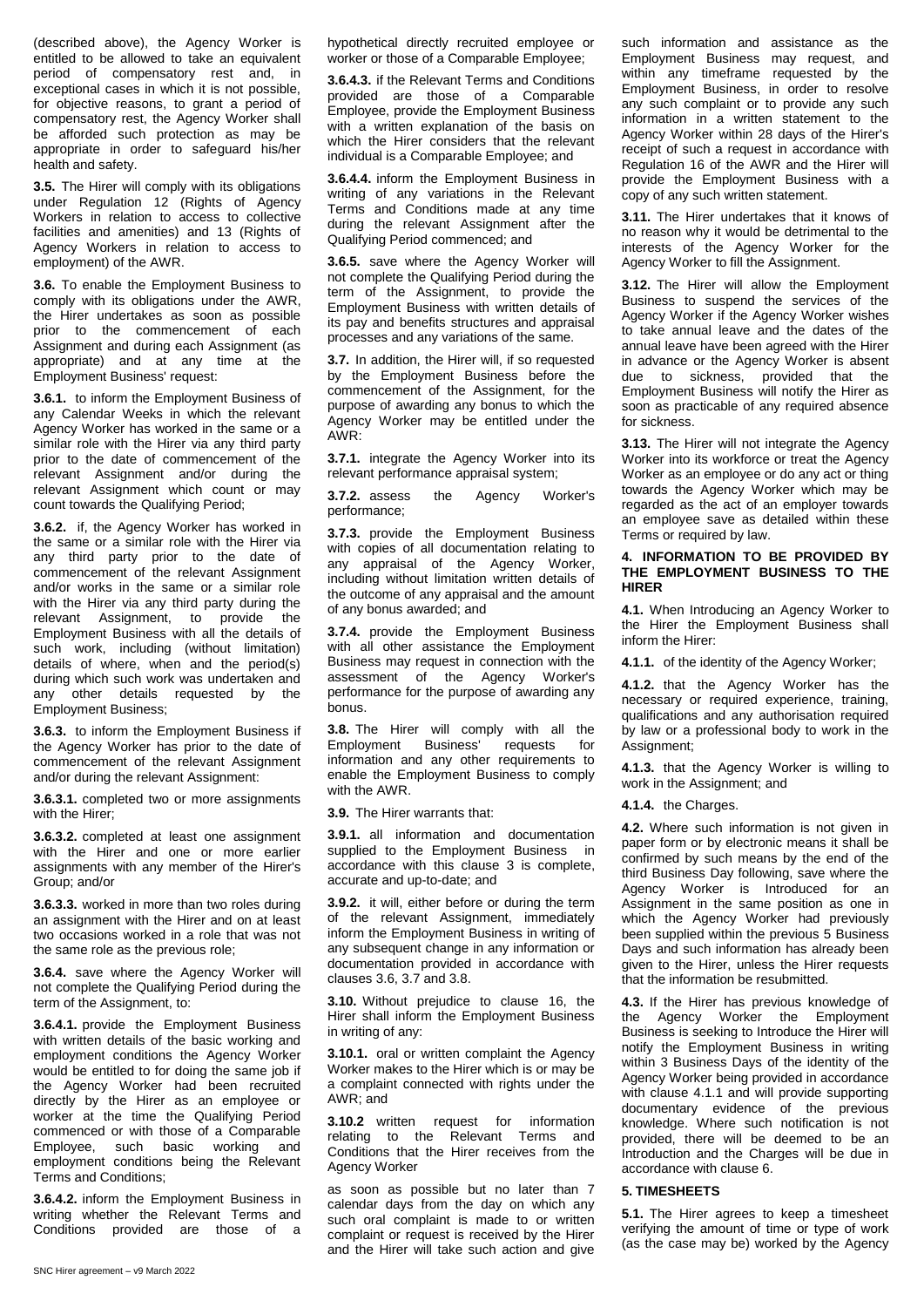Worker during each week of the Assignment. At the end of each week of an Assignment (or at the end of the Assignment where it is for a period of 1 week or less) the Hirer shall sign the timesheet verifying the content. The Hirer will cooperate with the Employment Business in relation to any reasonable requests for information regarding the timesheets.

**5.2.** Signature of the timesheet by the Hirer is confirmation of the number of days worked or type of work undertaken (as the case may be). If the Hirer is unable to sign a timesheet produced for authentication by the Agency Worker because the Hirer disputes the days or type of work claimed, the Hirer shall inform the Employment Business as soon as is reasonably practicable and shall co-operate fully and in a timely fashion with the Employment Business to enable the Employment Business to establish what days, if any, or type of work, were worked by the Agency Worker. **Failure to sign the timesheet does not absolve the Hirer of its obligation to pay the Charges in respect of the time or type of work worked.** 

**5.3.** The Hirer shall not be entitled to decline to sign a timesheet on the basis that it is dissatisfied with the work performed by the Agency Worker. In the event that the Hirer is dissatisfied with the Agency Worker the provisions of clauses 12 and 13 below shall apply.

**5.4.** If there is any dispute about time spent by the Agency Worker, without prejudice to the Employment Business' right to recover additional Charges from the Hirer, the Hirer will produce its own records of the time spent and pay the Charges based on that amount pending resolution of the dispute.

## **6. CHARGES**

**6.1.** The Hirer agrees to pay the Charges as notified to and agreed with the Hirer. The Charges are calculated according to the time worked by the Agency Worker and comprise the following:

**6.1.1.** Where the Agency Worker is supplied directly to the Hirer by the Employment Business:

**6.1.1.1.** the Agency Worker's hourly rate of pay;

**6.1.1.2.** an amount equal to any paid holiday leave to which the Agency Worker is entitled in connection with the WTR and, where applicable, the AWR and which is accrued during the course of an Assignment;

**6.1.1.3.** any other amounts to which the Agency Worker is entitled under the AWR, where applicable;

**6.1.1.4.** employer's National Insurance contributions;

**6.1.1.5.** any travel, hotel or other expenses as may have been agreed with the Hirer or, if there is no such agreement, such expenses as are reasonable; and

**6.1.1.6.** the Employment Business' commission, which is calculated as a percentage of the Agency Worker's pay including any bonus payments.

**6.2.** The Employment Business reserves the right to vary the Charges agreed with the Hirer, by giving written notice to the Hirer:

**6.2.1.** in order to comply with any additional liability imposed by statute or other legal requirement or entitlement, including but not limited to the AWR, the NICs Legislation; the WTR, the Apprenticeship Levy; and/or the Pensions Act 2008; and/or

**6.2.2.** if there is any variation in the Relevant Terms and Conditions.

**6.3.** Subject to clause 12, the Charges become due upon the Hirer's confirmation that it wishes to use the services of the Agency Worker. The Charges remain due where the Assignment does not take place or the Agency Worker does not provide services during all of the anticipated duration of the Assignment as a result of:

**6.3.1.** the Agency Worker no longer being required by the Hirer;

**6.3.2.** closure of the Hirer's premises for any reason;

**6.3.3.** strike or other industrial action;

**6.3.4.** after the Qualifying Period is completed, the Agency Worker taking paid time off for ante-natal appointments;

**6.3.5.** a pregnant Agency Worker being unable to provide services by virtue of a health and safety risk assessment carried out by the Hirer, there being no reasonable adjustments which can be made to the role, and no suitable alternative work with another hirer which can be offered to the Agency Worker by the Employment Business.

The Hirer is required to notify the Employment Business immediately that the services of the Agency Worker are not required for the reasons stated in this clause 6.3 or for any other reason and provide the Employment Business with details of why the services are no longer required.

**6.4.** Where notice is given to terminate an Assignment in accordance with clause 13 the Charges remain payable during any notice period irrespective of whether the Hirer uses the services of the Agency Worker during the notice period.

**6.5.** The Charges are invoiced to the Hirer and are payable within 14 days. The initial fee will be due within 14 days of the commencement of the Engagement whether or not an invoice is raised. Variation to these payment terms shall be agreed in writing with the finance department of the Employment Business and the authorised person on behalf of the Client*.*

**6.6.** In addition to the Charges, the Hirer will pay the Employment Business an amount equal to any bonus that the Hirer awards to the Agency Worker in accordance with clause 3.7 immediately following any such award and the Employment Business will pay any such bonus to the Agency Worker. For the avoidance of doubt, the Hirer will also pay any employer's National Insurance Contributions and the Employment Business' commission on the bonus (calculated using the same percentage rate as that used under clause 6.1.1.6 or, where applicable, such other rate as agreed between the parties) in addition to any bonus payable to the Agency Worker.

**6.7.** VAT is payable at the applicable rate on the entirety of the Charges and all sums payable under clause 6.6.

**6.8.** The Employment Business reserves the right to charge interest under the Late Payment of Commercial Debts (Interest) Act 1998 on invoiced amounts unpaid by the due date at the rate of 8% per month from the due date until the date of payment.

**6.9.** The Employment Business will not refund any of the Charges.

**6.10.** The Hirer's obligations under this clause 6 shall be performed without any right of the Hirer to invoke set-off, deductions, withholdings or other similar rights.

**6.11** Where the Hirer wishes to cancel a shift prior to it commencing, the Hirer shall give the Employment Business 24 hours' notice. Where the Hirer fails to provide less than 4 hours' notice, the Employment Business shall be entitled to charge the Hirer for the shift the cancellation relates to.

### **7. PAYMENT OF THE AGENCY WORKER**

The Employment Business is responsible for paying the Agency Worker and where appropriate for the deduction and payment of National Insurance Contributions and PAYE Income Tax applicable to the Agency Worker pursuant to sections 44-47 of the Income Tax (Earnings and Pensions) Act 2003.

#### **8. TRANSFER FEES**

**8.1.** The Hirer shall be liable to pay a Transfer Fee upon the commencement of the Engagement if the Hirer Engages an Agency Worker Introduced by the Employment Business other than via the Employment Business or introduces the Agency Worker to a third party and such introduction results in an Engagement of the Agency Worker by the third party other than via the Employment Business and:

**8.1.1.** where the Agency Worker has been supplied by the Employment Business, such Engagement takes place during the Assignment or within the Relevant Period; or

**8.1.2.** where the Agency Worker has not been supplied, such Engagement takes place within 6 months from the date of the Introduction to the Hirer.

The Engagement will be deemed to commence on the earlier of the date of an agreement to Engage or the commencement of any services under the Engagement. The Transfer Fee will be calculated in accordance with Schedule 1.

**8.2.** If the Hirer wishes to Engage the Agency Worker other than via the Employment Business without liability to pay a Transfer Fee, the Hirer may, on giving 12 weeks written notice to the Employment Business, engage the Agency Worker for a Period of Extended Hire as defined in Schedule 1.

**8.3.** During such Period of Extended Hire the Employment Business shall supply the Agency Worker on the same terms on which s/he has or would have been supplied during the Assignment and in any case on terms no less favourable than those terms which applied immediately before the Employment Business received the notice in clause 8.2; and Hirer shall continue to pay the Charges set out in clause 6.

**8.4.** If the Employment Business is unable to supply the Agency Worker for any reason outside its control for the whole or any part of the Period of Extended Hire the Hirer shall pay the Transfer Fee, reduced pro-rata to reflect any Charges paid by the Hirer during any part of the Period of Extended Hire worked by the Agency Worker before being Engaged by the Hirer.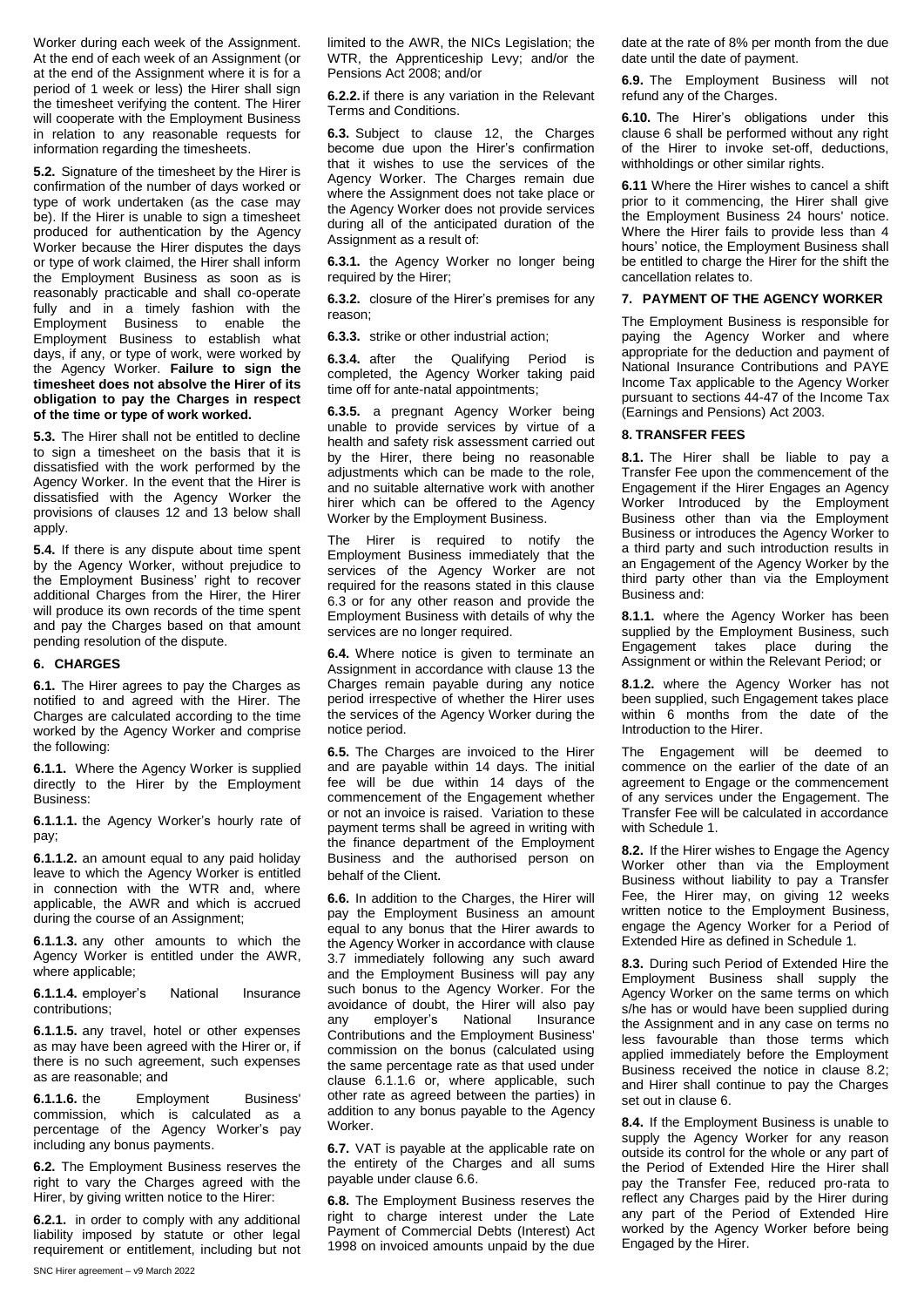# **8.5.** If:

**8.5.1.** the Hirer does not wish to hire the Agency Worker on the same terms as the Assignment; but the Agency Worker is Engaged by the Hirer, or

**8.5.2.** the Agency Worker requires the payments to them to be increased for any reason and there is a resulting increase to the Charges which is notified to the Hirer;

the Hirer shall either:

**8.5.3** provide confirmation that the varied terms are no less favourable than the terms in the proceeding Assignment and the provision of the services will be treated as a period of Extended Hire; or

**8.5.4** pay the Transfer Fee, reduced pro-rata to reflect any Charges paid by the Hirer during any part of the Period of Extended Hire worked by the Agency Worker before being Engaged by the Hirer.

**8.6** If the Hirer fails to give notice of its intention to Engage the Agency Worker other than via the Employment Business before such Engagement commences, the parties agree that the Transfer Fee shall be due in full.

**8.7** Where prior to the commencement of the Hirer's Engagement other than via the Employment Business the Employment Business and the Hirer agree that such Engagement will be on the basis of a fixed term of less than 12 months, the Employment Business may, in its absolute discretion, reduce the Transfer Fee as calculated in accordance with Schedule 1 pro-rata. Such reduction is subject to the Hirer Engaging the Agency Worker for the agreed fixed term. Should the Hirer extend the Agency Worker Engagement or re-Engage the Agency Worker within 12 months from the commencement of the initial Engagement the Employment Business reserves the right to recover the balance of the Transfer Fee.

**8.8** To allow the Employment Business to calculate the Transfer Fee in accordance with Schedule 1, the Hirer will, within 14 Business Days of a written request from the Employment Business, provide the Employment Business with full details of the Remuneration or proposed or projected Remuneration and the terms of the Engagement including details of any renewal or extension or any new Engagement relating to an Agency Worker.

**8.9** If the Hirer fails to provide information in accordance with clause 8.8 the Employment Business will calculate the Remuneration based upon the rates payable to the Agency Worker under the last Assignment, or where there has been no Assignment, the highest sum indicated by either the Hirer or the Employment Business as payable for the services sought by the Hirer at the time of the Introduction of the relevant Agency Worker. The Employment Business reserves its right to recover any additional sums where the amount of Remuneration calculated under this clause is less than the actual Remuneration.

**8.10** No refund of the Transfer Fee will be paid in the event that the Engagement of the Agency Worker other than via the Employment Business by the Hirer or by a third party to which the Hirer introduces the Agency Worker terminates or terminates

before the end of the fixed term referred to in clause 8.7.

**8.11** If any party wishes to terminate the Period of Extended Hirer, notice should be given in accordance with clause 13.

**8.12** VAT is payable in addition to any Transfer Fee due.

### **9. SUITABILITY CHECKS AND INFORMATION TO BE PROVIDED IN SPECIAL SITUATIONS**

**9.1.** Where:

**9.1.1.** the Agency Worker is required by law, or any professional body to have any qualifications or authorisations to work on the Assignment, the Employment Business will take all reasonably practicable steps to obtain and offer to provide to the Hirer copies of any relevant qualifications or authorisations of the Agency Worker although the ultimate responsibility for ensuring the Agency Worker is suitable remains with the Hirer; and

**9.1.2.** in addition, where the Assignment involves working with, caring for or attending one or more Vulnerable Persons, the Employment Business will take all reasonably practicable steps to obtain and offer to provide copies to the Hirer of two references from persons who are not relatives of the Agency Worker and who have agreed that the references they provide may be disclosed to the Hirer although the ultimate responsibility for ensuring the Agency Worker is suitable remains with the Hirer;

and such other reasonably practicable steps as are required to confirm that the Agency Worker is suitable for the Assignment. If the Employment Business has taken all reasonably practicable steps to obtain the information above and has been unable to do so fully it shall inform the Hirer of the steps it has taken to obtain this information in any event. It is the Hirer's ultimate responsibility to ensure that the Agency Worker is suitable.

**9.2.** The Hirer shall advise the Employment Business at the time of instructing the Employment Business to supply an Agency Worker whether during the course of the Assignment, the Agency Worker will be required to work with, care for or attend one or more Vulnerable Persons or engage in regulated activity as defined in the Safeguarding Legislation.

**9.3.** The Hirer shall assist the Employment Business by providing any information required to allow the Employment Business to comply with its statutory obligations under the Safeguarding Legislation as applicable and to allow the Employment Business to select a suitable Agency Worker for the Assignment.

**9.4.** In particular in the event that the Hirer removes an Agency Worker from an Assignment in circumstances which would require the Employment Business to provide information to the Disclosure and Baring Service and/or the Safeguarding Legislation, the Hirer will provide sufficient information to the Employment Business to allow it to discharge its statutory obligations.

# **10. POLICIES AND PROCEDURES**

**10.1.** The Agency Worker is precluded from assisting any patient s/he assists when working on an Assignment in relation to making a will or codicil or from benefiting under the terms of any will or codicil made by any patient.

**10.2.** The Hirer will co-operate with the Employment Business in relation to any assessment of the risks at the premises where the Assignment is to be carried out and will provide all relevant information upon request to the Employment Business.

**10.3.** Where the Agency Worker is supplied to a patient's home, any third party owned equipment in the home shall not be used by the Agency Worker unless the equipment is in a safe condition and the necessary checks have been undertaken by the provider of the equipment.

# **11. STATEMENT OF PURPOSE AND COMPLAINTS PROCEDURE**

**11.1.** Where the Agency Worker is supplied in Wales or Scotland, the Employment Business' statement of purpose is available on request from the Employment Business.

**11.2.** Where the Hirer has any cause for concern or wishes to make any complaint about the services provided during the Assignment, the Hirer shall submit such complaints to the Employment Business and such complaints shall be dealt with in accordance with the Employment Business' complaints procedure. A copy of the Employment Business' complaints procedure will be supplied to the Hirer and to anyone who requests a copy of the procedure on behalf of the Hirer.

# **12. UNSUITABILITY OF THE AGENCY WORKER**

**12.1.** Save as detailed in clause 9 above, it is the responsibility of the Hirer to undertake criminal records checks, to ensure that the Agency Worker has the right to work within the UK, is suitable for the position to be filled, to take up appropriate references, verify the curriculum vitae supplied, interview the Agency Worker and / if appropriate, explain the role required for the Agency Worker, and verify the Agency Worker's ability to carry out the role required to be filled. Save as specified in this Agreement, the Employment Business accepts no liability for any loss arising from the Hirer's failure to verify the suitability of the Agency Worker.

**12.2.** The Hirer shall ensure that they are satisfied with the Agency Worker's standards of work. It is the Hirer's responsibility to ensure that the Agency Worker is aware of and understands any rules, regulations or procedures relating to the way the Hirer requires the Type of Work to be undertaken and relating to external contractors or other third parties the Agency Worker will come into contact with when undertaking the Type of Work.

**12.3.** The Hirer undertakes to supervise the Agency Worker sufficiently to ensure the Hirer's satisfaction.

**12.4.** The Hirer shall notify the Employment Business immediately if they intend to raise concerns about the Agency Worker's performance or conduct with any regulatory body.

**12.5.** If the Hirer is not satisfied with the Agency Worker for any reason, they should inform the Employment Business immediately in writing giving reasons for the dissatisfaction. If the Hirer reasonably considers that the services of the Agency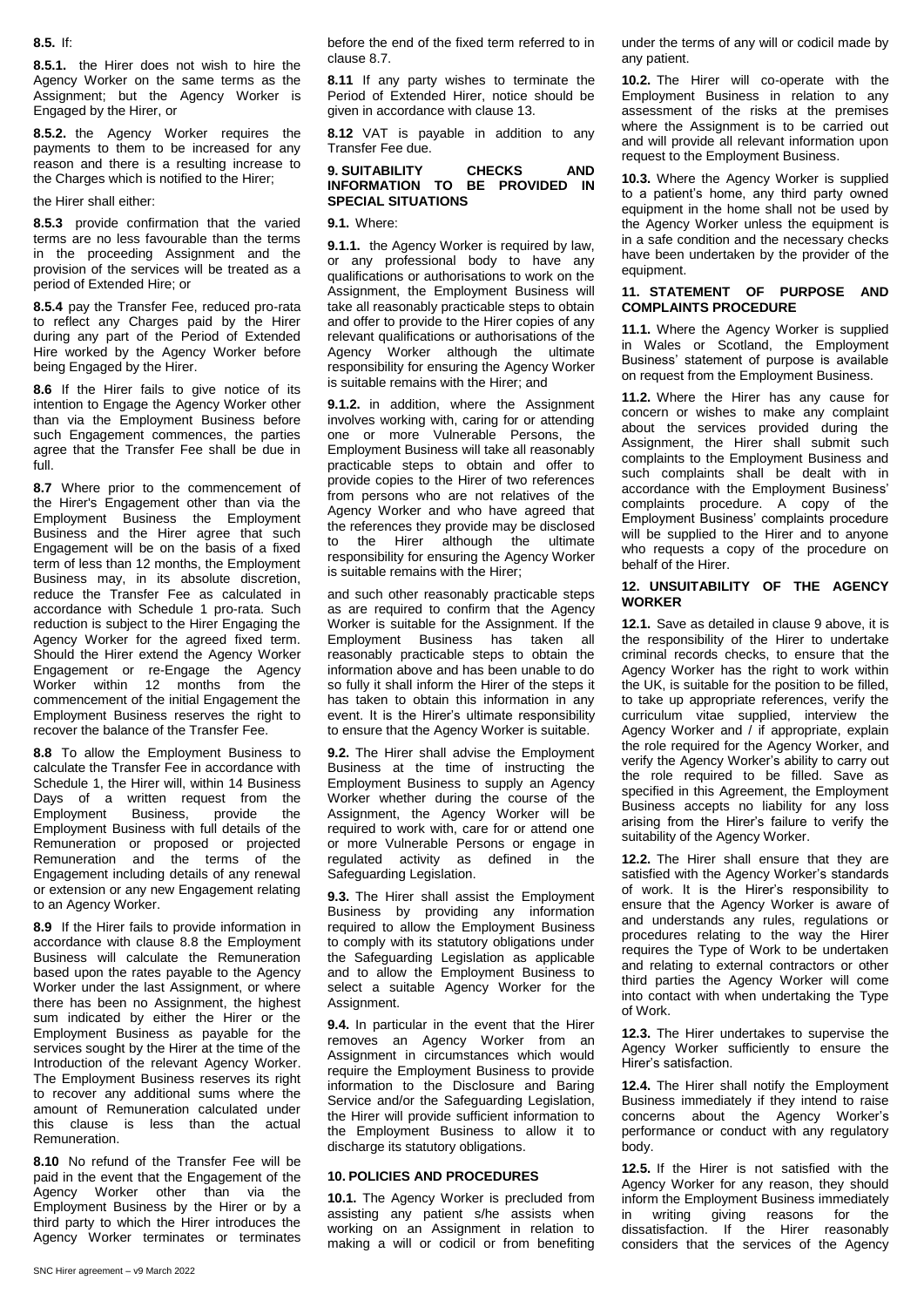Worker are unsatisfactory, the Hirer may either instruct the Agency Worker to leave the Assignment immediately, or direct the Employment Business to remove the Agency Worker. The Hirer must allow 2 Business Days for an Assignment of 5 days or more or 1 Business Day for an Assignment of less than 5 days for the Employment Business to find a suitable replacement. If the Employment Business does not provide a suitable replacement the Hirer may terminate the Assignment in accordance with clause 13. The Employment Business may, in its absolute discretion, in such circumstances, reduce or cancel the Charges for the time worked by that Agency Worker less any payment the Employment Business has agreed to make to the Agency Worker, provided that the Hirer has notified the Employment Business within 2 hours of the Agency Worker commencing the Assignment that they have asked the Agency Worker to leave the Assignment within 2 hours of the Agency Worker commencing the Assignment and provided that notification of the unsuitability of the Agency Worker is confirmed in writing to the Employment Business within 48 hours of the termination of the Assignment.

**12.6.** The Employment Business shall notify the Hirer immediately if it receives or otherwise obtains information which gives the Employment Business reasonable grounds to believe that:

**12.6.1.** any Agency Worker supplied to the Hirer is unsuitable for the Assignment:

**12.6.2.** the Hirer is not meeting its obligations to the Agency Worker;

**12.6.3.** the Hirer is in breach of the Terms

and shall be entitled to terminate the Assignment forthwith without prior notice and without liability. Notwithstanding, the Hirer shall remain liable for all Charges incurred prior to the termination of the Assignment.

**12.7.** The Hirer shall notify the Employment Business immediately and without delay and in any event within two hours if the Agency Worker fails to attend work or has notified the Hirer that they are unable to attend work for any reason.

# **13. TERMINATION OF THE ASSIGNMENT**

**13.1.** Any of the Hirer, the Employment Business or the Agency Worker may terminate an Assignment at any time by giving the other party in writing the period of notice specified in the relevant Assignment Details Form. Where no notice is specified in the relevant Assignment Details Form the Assignment can be terminated without prior notice and without liability (except in the case of termination by the Hirer, who shall be liable for any Charges due under clause 6 above).

**13.2.** The Terms can be terminated without prior notice and without liability (except in the case of termination by the Hirer, who shall be liable for any Charges due under clause 6 above) in relation to 13.4.3, 13.4.5 and/or 13.4.6.

**13.3.** Notwithstanding the provisions of clause 13.1 the Hirer may terminate the Assignment with immediate effect by notice in writing to the Employment Business where:

**13.3.1.** the Agency Worker has acted in breach of any statutory or other reasonable rules and regulations; or

**13.3.2.** the Agency Worker is in serious or persistent breach of its obligations; or

**13.3.3.** the Hirer reasonably believes that the Agency Worker has not observed any condition of confidentiality applicable to the Agency Worker from time to time; or

**13.4.** The Employment Business may terminate an Assignment with immediate effect by notice in writing if:

**13.4.1.**the Hirer is in serious wilful or persistent breach of its obligations under this Agreement and where the breach is capable of being remedied, fails to remedy the breach within 7 days of receiving written notice from the Employment Business to do so; or

**13.4.2.** the Hirer fails to pay any amount which is due to the Employment Business in full and on the date that the payment falls due: or

**13.4.3.** the Hirer is dissolved, ceases to conduct all (or substantially all) of its business, is or becomes unable to pay its debts as they fall due, is or becomes insolvent or is declared insolvent, or convenes a meeting or makes or proposes to make any arrangement or composition with its creditors; or

**13.4.4.**an administrator, administrative receiver, liquidator, receiver, trustee, manager or similar is appointed over any of the assets of the Hirer; or

**13.4.5.**an order is made for the winding up of the Hirer, or where the Hirer passes a resolution for its winding up (other than for the purpose of a solvent company reorganisation or amalgamation where the resulting entity will assume all the obligations of the other party under this Agreement); or

**13.4.6.**(where the Hirer is an individual) the Hirer dies, or as a result of illness or incapacity becomes incapable of managing his or her own affairs, or is the subject of a bankruptcy petition or order; or

**13.5.** the Employment Business knows or suspects that the Hirer has breached the Data Protection Laws'

#### **14. CONFIDENTIALITY AND DATA PROTECTION**

**14.1.** All information relating to an Agency Worker and is confidential and subject to the Data Protection Laws and is provided solely for the purpose of providing work-finding services to the Hirer. Such information must not be used for any other purpose nor divulged to any third party and the Hirer undertakes to abide by the provisions of the Data Protection Laws in receiving and processing the data at all times.

**14.2.** The Employment Business undertakes to keep confidential all Relevant Terms and Conditions that the Hirer discloses to the Employment Business and not to use such information except for the purposes of compliance with the AWR (including, for the avoidance of doubt and without limitation, when dealing with any request for information or complaint made by any Agency Worker or any AWR Claim).

**14.3.** The Hirer will not discuss with the Agency Worker the terms of the Agency Worker Engagement with the Employment Business, other than as required by law or for the performance of the Assignment.

**14.4.** Information relating to the Employment Business' business which is capable of being confidential must be kept confidential and not divulged to any third party, except information which is in the public domain.

**14.5.** The Employment Business will enter into a contract with the Agency Worker which requires the Agency Worker to:

**14.5.1** keep confidential and not divulge to any third party information relating to the Hirer's business which is capable of being confidential, except where such information is in the public domain;

**14.5.2** on completion of the Assignment or at any time when requested by the Hirer or the Employment Business, return to the Hirer or where appropriate, to the Employment Business, any Hirer property or items provided to the Agency Worker in connection with or for the purpose of the Assignment.

#### **15. INTELLECTUAL PROPERTY RIGHTS**

All copyright, trademarks, patents and other intellectual property rights deriving from the Assignment shall belong to the Hirer, Accordingly the Employment Business shall use its reasonable endeavours to ensure that the Agency Worker shall) execute all such documents and do all such acts in order to give effect to the Hirer's rights pursuant to this clause.

#### **16. LIABILITY**

**16.1.** Whilst reasonable efforts are made by the Employment Business to give satisfaction to the Hirer by ensuring reasonable standards of skill, integrity and reliability from the Agency Worker and to provide the same in accordance with the Assignment details as provided by the Hirer, no liability is accepted by the Employment Business for any loss, expense, damage or delay arising from any failure to provide any Agency Worker for all or part of the Assignment or from the negligence, dishonesty, misconduct or lack of skill of the Agency Worker or if the Agency Worker terminates the Assignment for any reason. For the avoidance of doubt, this clause includes but is not limited to any clinical or medical malpractice on the part of the Agency Worker but the Employment Business does not exclude liability for death or personal injury arising from its own negligence or for any other loss which it is not permitted to exclude under law.

**16.2.** Agency Workers supplied by the Employment Business pursuant to these Terms are engaged under contracts for services. They are not the employees of the Employment Business. The Hirer agrees to be responsible for all acts, errors or omissions of the Agency Worker, whether wilful, negligent or otherwise as though the Agency Worker was on the payroll of the Hirer.

**16.3.** The Hirer shall advise the Employment Business of any special health and safety matters about which the Employment business is required to inform the Agency Worker and about any requirements imposed by law or by any professional body, which must be satisfied if the Agency Worker is to fill the Assignment. The Hirer will comply in all respects with all relevant statues, by-laws, codes of practice and legal requirements.

**16.4.**The Hirer will also comply in all respects with all statutory provisions as are in force from time to time including, for the avoidance of doubt, but not limited to the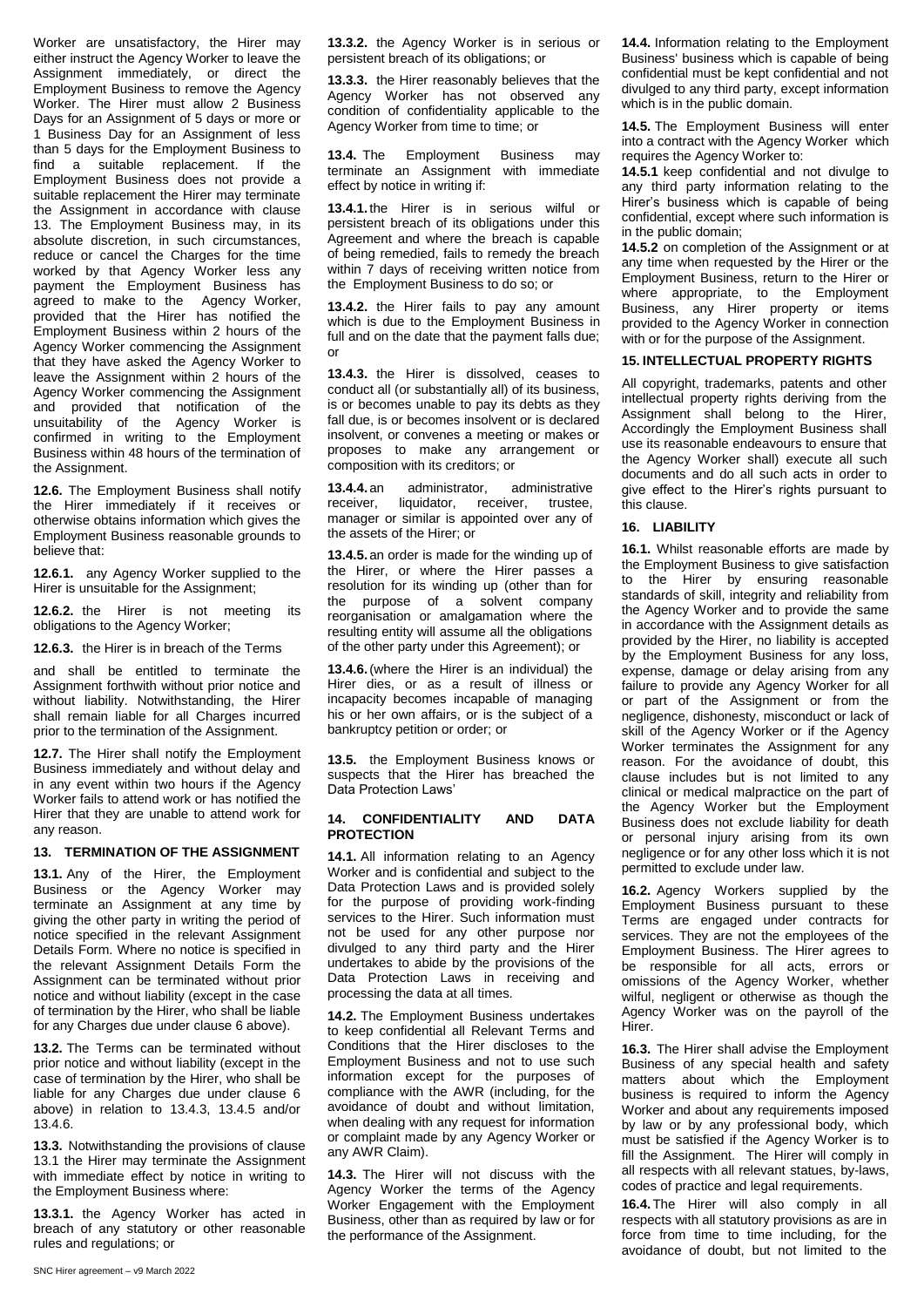WTR, the Data Protection Laws, Health and Safety At Work etc. Act 1974, the Management of Health and Safety at Work Regulations 1999 (as amended), by-laws, codes of practice, any professional body and legal requirements to which the Hirer is ordinarily subject in respect of the Hirer's own staff (excluding the matters specifically mentioned in clause 7 above), including in particular the provision of adequate Employer's and Public Liability Insurance cover for the Agency Worker during all Assignments.

**16.5.** The Hirer undertakes not to request the supply of an Agency Worker to perform the duties normally performed by a worker who is taking part in official industrial action or duties normally performed by a worker who has been transferred by the Hirer to perform the duties of a person on strike or taking official industrial action.

**16.6.**The Hirer shall indemnify and keep indemnified the Employment Business against any Losses incurred by the Employment Business by reason of any proceedings, claims or demands by any third party (including specifically, but without limitation, HMRC and any successor, equivalent (and/or supporting or consequential secondary legislation relating thereto) or the NICs legislation arising out of any Assignment or arising out of any noncompliance with, and/or as a result of any breach of, this Agreement by the Hirer.

**16.7.**The Hirer shall indemnify and keep the indemnified the Employment Business against any Losses incurred by the Employment Business by reason of any proceedings, claims or demands by the, the

Agency Worker or any third party arising out of any non-compliance with, and/or result of, any breach of the Data Protection Laws by the Hirer

**16.8.**The Hirer shall inform the Employment Business in writing of any AWR Claim which comes to the notice of the Hirer as soon possible but no later than 7 calendar days from the day on which any such AWR Claim comes to the notice of the Hirer.

**16.9.** If the Agency Worker brings, or threatens to bring, any AWR Claim, the Hirer undertakes to take such action and give such information and assistance as the Employment Business may request, and within any timeframe requested by the Employment Business and at the Hirer's own cost, to avoid, dispute, resist, mitigate, compromise or defend any such AWR Claim and to appeal against any judgment given in respect thereof.

**16.10.** Without prejudice to the other provisions of this clause 16, the Employment Business's total liability arising under or in connection with this Agreement or in relation to the supply of the Agency Worker or the Assignment, whether arising in contract, tort (including negligence) or restitution, or for breach of statutory duty or misrepresentation, or otherwise, shall in all circumstances be limited to direct damages not exceeding the Charges payable for 3 months under the relevant Assignment.

# **17. NOTICES**

All notices which are required to be given in accordance with these Terms shall be in writing and may be delivered personally or by first class prepaid post to the registered

office of the party upon whom the notice is to be served or any other address that the party has notified the other party in writing, by email or facsimile transmission. Any such notice shall be deemed to have been served: if by hand when delivered, if by first class post 48 hours following posting and if by email or facsimile transmission, when that email or facsimile is sent.

# **18. SEVERABILITY**

.

If any of the provisions of these Terms shall be determined by any competent authority to be unenforceable to any extent, such provision shall, to that extent, be severed from the remaining Terms, which shall continue to be valid to the fullest extent permitted by applicable laws.

# **19. RIGHTS OF THIRD PARTIES**

None of the provisions of this Agreement is intended to be for the benefit of or enforceable by third parties and the operation of the Contracts (Rights of Third Parties) Act 1999 is excluded.

# **20. GOVERNING LAW AND JURISDICTION**

These Terms are governed by the law of England & Wales and are subject to the exclusive jurisdiction of the Courts of England & Wales.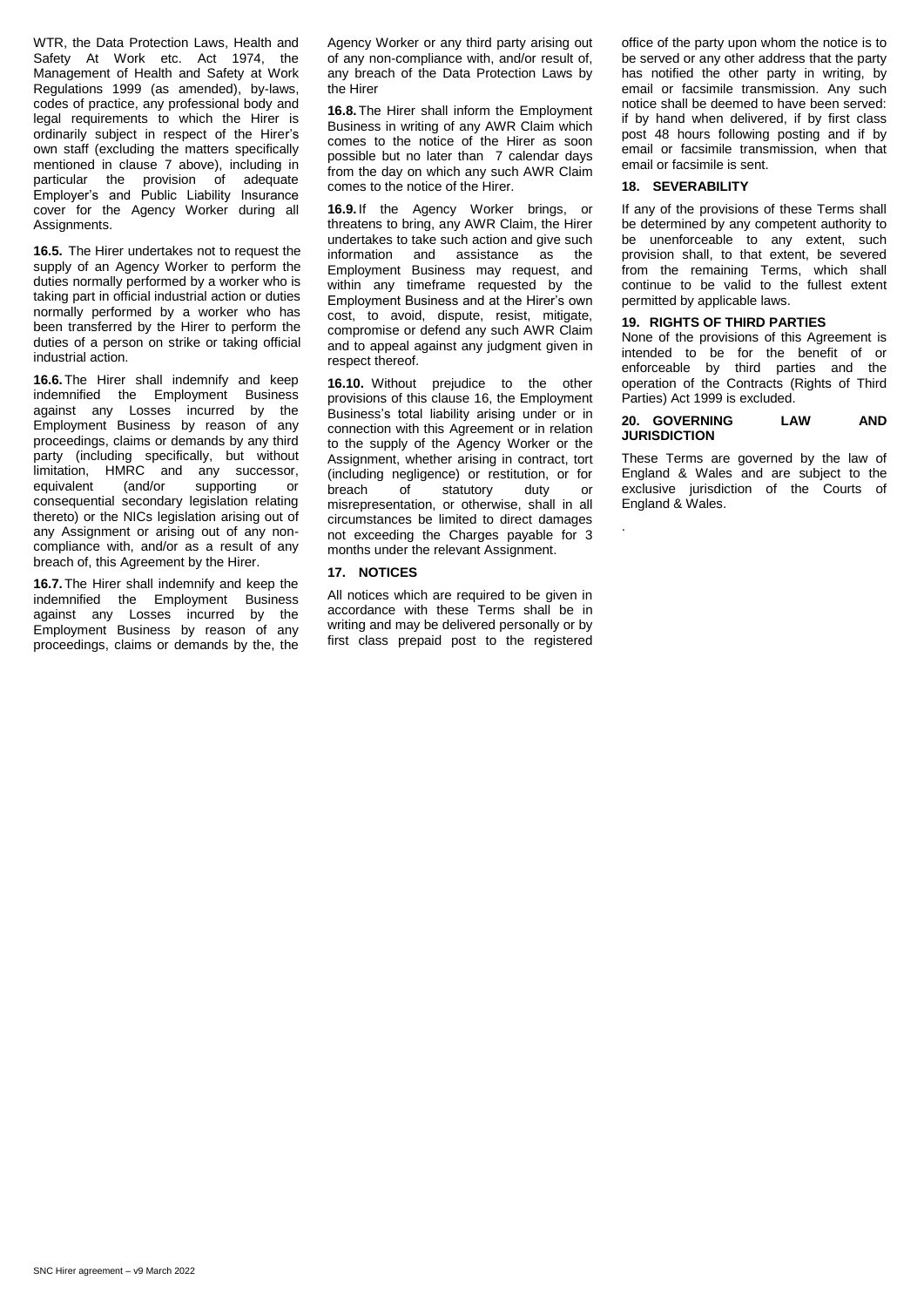*Signed for and on behalf of the Hirer*

[print name here]

**I confirm I am authorised to sign these Terms for and on behalf of the Hirer.** 

Date

*Signed for and on behalf of the Employment Business*

[print name here]